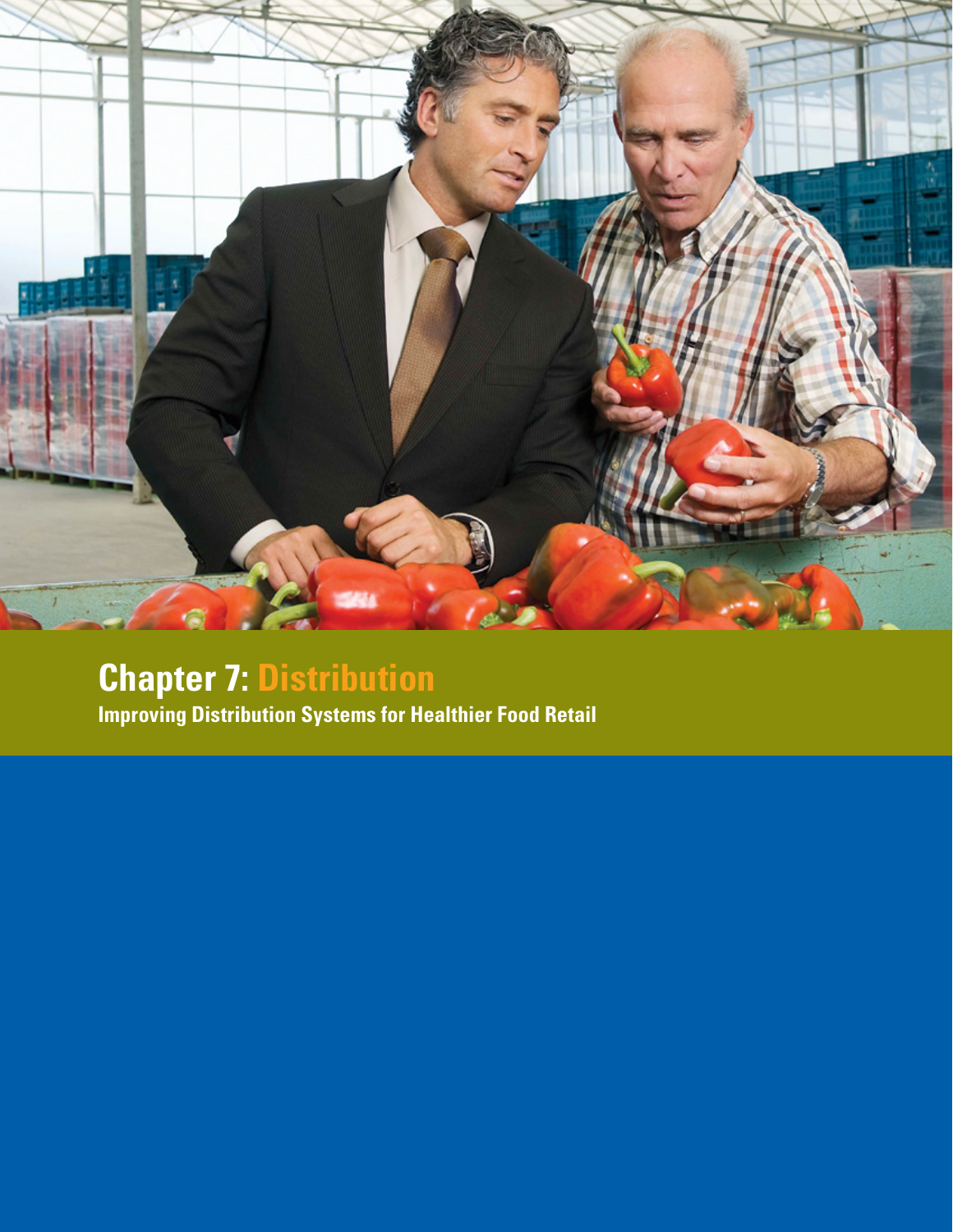## General Strategy Overview

#### **This chapter discusses the public health role in sourcing and distributing healthier foods for retail venues, including local or regional foods.**

Accessing affordable healthier foods is challenging for some retailers. Distribution methods may not work optimally for small store owners and mobile food vendors who typically stock only small quantities of a few types of products.<sup>5,63</sup> Because of this operational model, small store and mobile food retailers often do not have the purchasing power to get fresh produce or other healthier products at a wholesale price. Instead, they often obtain food products from warehouse club stores or other large food retailers, resulting in a mark-up of price that is then passed to the customer.63 If stores are able to buy in bulk, the low turnover of produce can lead to older and lower quality fruits and vegetables.<sup>5</sup>

Grocery store retailers, primarily those of small and non-chain grocery stores may also face obstacles in working with food distributors to source healthier foods. Many distributors offer a limited range of product types, requiring use of multiple distributors to maintain the necessary assortment of food items.<sup>5</sup> Additionally, some distributors may not carry desired specialty or culturally appropriate foods.

Distribution systems can be modified to harness the power of multiple buyers or to take advantage of regionally or locally grown produce, among other options. Public health practitioners and their partners can help improve distribution of healthier food products to retailers so that consumers in underserved areas have access to healthier foods.

### **What are Distribution Systems?**

Food distribution systems are the mechanisms by which food moves from the producer (such as a farmer) to the customer. Although there are many inter-connected elements in food distribution systems, the primary components related to healthier food retail are transportation, storage, and marketing. Other facets of distribution related to healthier food retail include processing and packaging.

Policies, regulations, and codes govern the various components of food distribution systems and can affect healthier food retail strategies in a number of ways. Commerce regulations for moving food products between states can create barriers for small retailers trying to source local or regional foods from neighboring states. Health and safety codes for preparing and packaging fresh foods may allow healthier mobile food retailers to sell whole but not cut produce. Regulations on the number and types of foods that a store must stock to become a certified vendor for federal nutrition assistance benefit programs may motivate retailers to seek distribution systems that carry a greater number of healthier food options.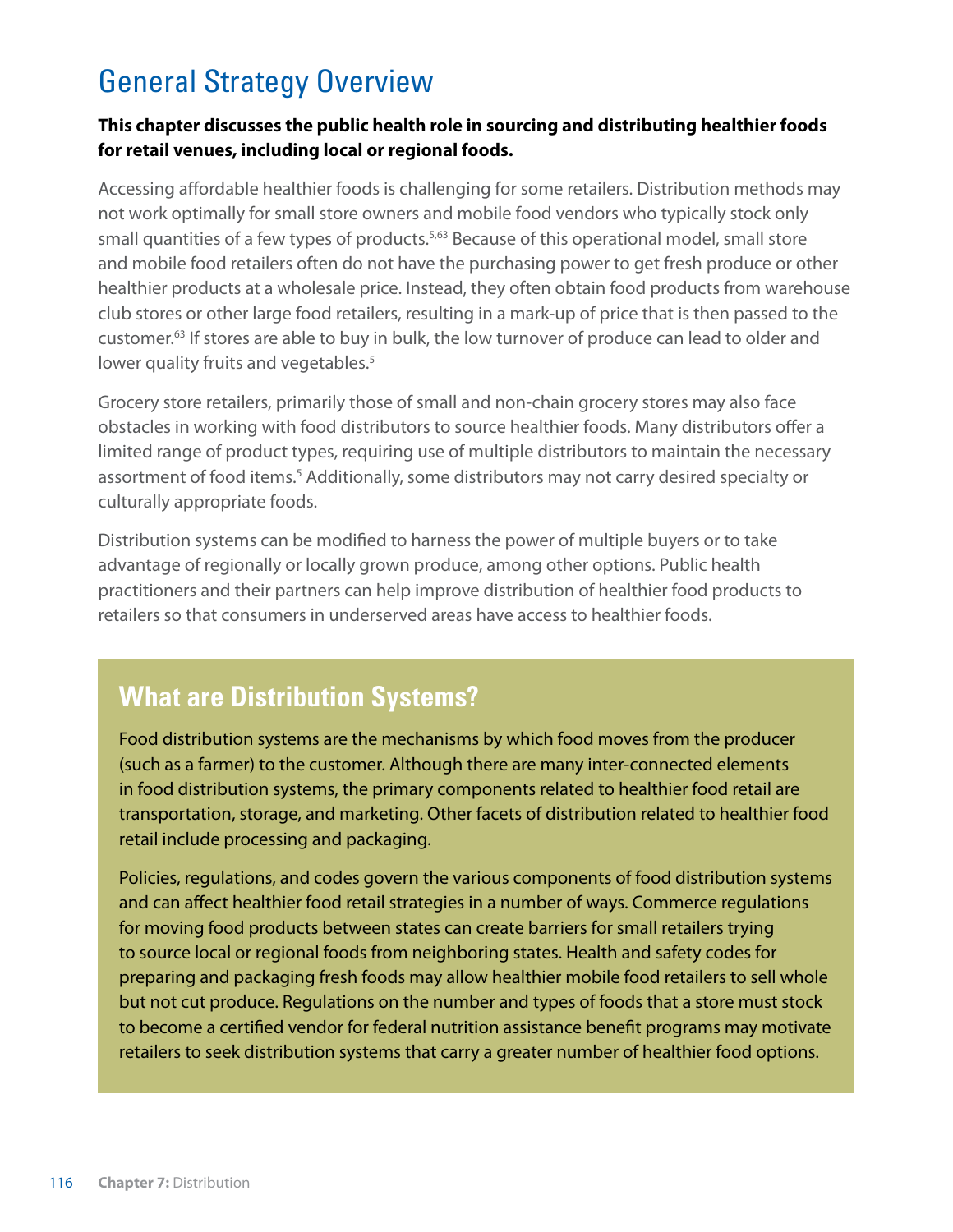## Working with Partners

As a public health practitioner, you may help coordinate efforts that address distribution issues at a state, regional, or local level. The Partnerships, Assessment, and Evaluation chapter has detailed information on partnering for healthier food retail initiatives. To address issues around distribution to food retailers, you will need to collaborate with partners such as:

#### **Agriculture Offices and Growers/Producers**

- State Departments of Agriculture.
- State or regional organizations that represent producers, such as groups supporting local farmers or fruit and vegetable growers.
- **Local or regional producers.**

#### **Distributors and Buyers**

- Buyers and distributors, including those that work with restaurants and institutions.
- Retail owners and managers.

#### **Planning Groups**

- Local and regional planning agencies, such as Regional Planning Commissions.
- **Business and economic development organizations, such as a Chamber of Commerce or** Community Development Corporation.

## Action Items

As a public health practitioner, you can do the following to collaborate with partners on distribution issues:

- **M** Identify state, regional, or local distribution routes and networks as well as underserved areas where distribution systems are lacking. If available, review foodshed assessments available for areas in your state, as they usually include a discussion of how the food distribution system works for that area. If no assessment is available, consider conducting one with your partners.
- **M** Help retailers determine what sorts of specialized products customers might desire and locate distributors who carry those products.
- **M** Help determine if there are distributors who are able to process and package produce and other foods in sizes or forms that are easy to sell in various store formats. For example, find distributors who can wash, cut, and package fruits and vegetables in snack sizes or as salads for corner stores.
- **M** Convene retailers having problems acquiring healthier food products with farmers, distributors, or other retailers that have overcome barriers to healthier food acquisition.

Continued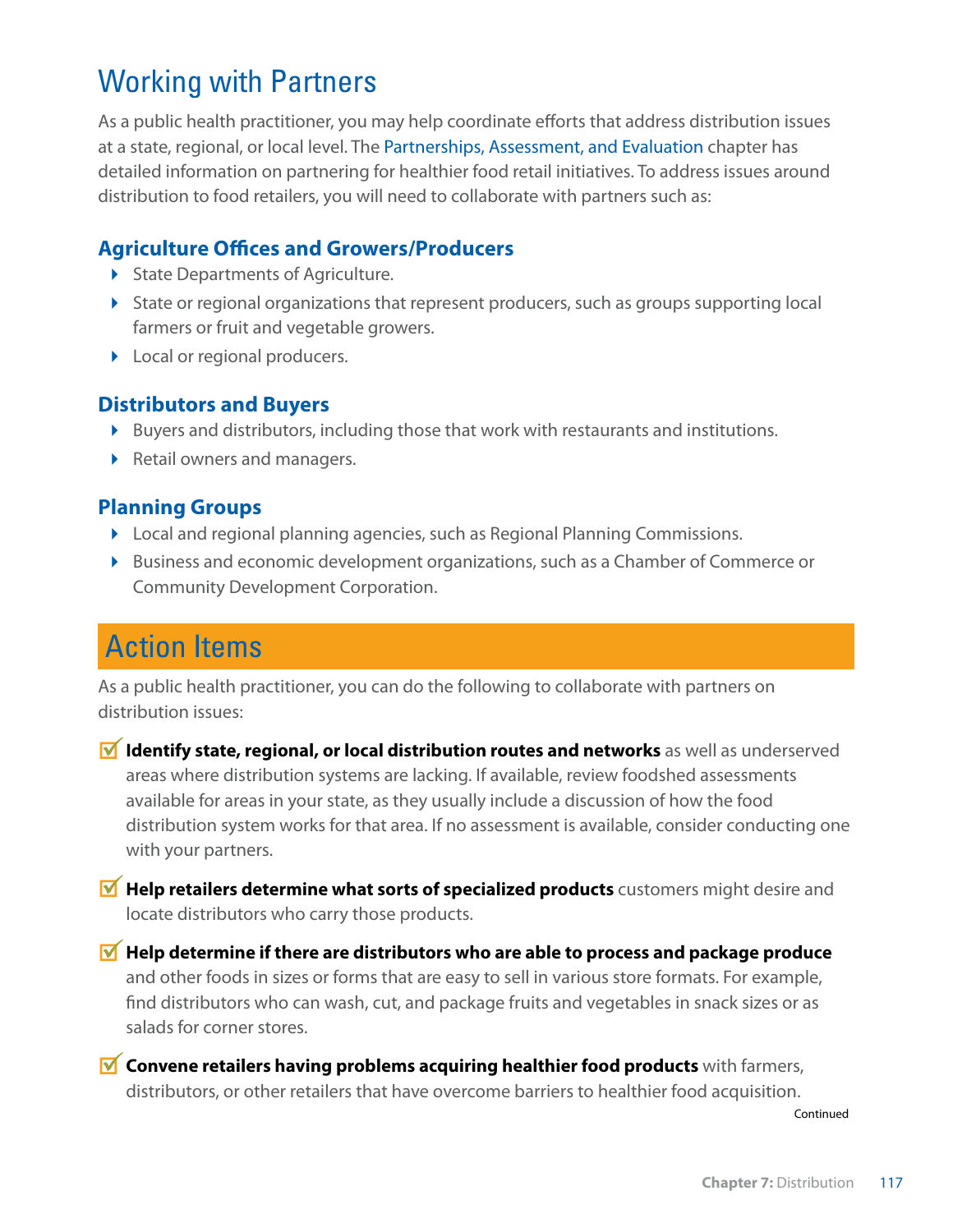- **M** Explore opportunities for cooperative buying with restaurants or institutions, such as hospitals and schools. Cooperative buying can allow a food retailer to obtain healthier foods from distributors that generally do not deliver to retail locations.
- **Provide training to retailers** on issues such as sourcing from local producers, developing a buying contract, and putting together an appropriate order given the retailer's customer base, desired product mix, and storage capabilities.
- **Participate in public education programs** promoting the use and purchase of local and regional food products.
- **Work with administrators** of Special Supplemental Nutrition Program for Women, Infants, and Children (WIC) and Supplemental Nutrition Assistance Program (SNAP) in your state to ensure certified vendors have distributors who can provide healthier products.
	- $\triangleright$  For WIC, it is important that distributors be able to comply with the revised regulatory requirements for WIC-Eligible Foods (for both types and packing sizes of food). Information on the WIC package is available at [http://www.fns.usda.gov/wic/benefitsandservices/](http://www.fns.usda.gov/wic/benefitsandservices/foodpkg.HTM) [foodpkg.HTM.](http://www.fns.usda.gov/wic/benefitsandservices/foodpkg.HTM)
- **M** Aid in procuring grants and other forms of funding for efforts designed to improve distribution to healthier food retailers, including securing letters of support for partners.

### **Distribution in Action: Partnerships in the Healthy Corner Store Program in Washington, D.C.**

The District of Columbia (D.C.) Department of Health provided funding to D.C. Hunger Solutions who collaborated with the Korean-American Grocers Association (KAGRO) and other community organizations to develop a Healthy Corner Store Program in underserved neighborhoods.126 Phase I of the Healthy Corner Store Program was conducted from October 2007 through September 2008; Phase II was conducted from October 2008 through September 2009.<sup>127</sup>

During Phase I, an assessment of 21 corner stores in selected neighborhoods was conducted to determine the availability, cost, and quality of healthier foods and beverages offered, as well as whether or not the stores accepted Special Supplemental Nutrition Program for Women, Infants, and Children (WIC) and Food Stamp benefits (the forerunner to Supplemental Nutrition Assistance Program (SNAP) benefits; still in place at the time of the assessment).<sup>126</sup> Interviews with store owners revealed that:

- Customers wanted more options for fresh and healthier foods.
- Store owners wanted to supply healthier foods to their customers.
- Corner store retailers could not purchase healthier foods at wholesale prices, and often had to purchase these foods at retail prices.<sup>126</sup> Continued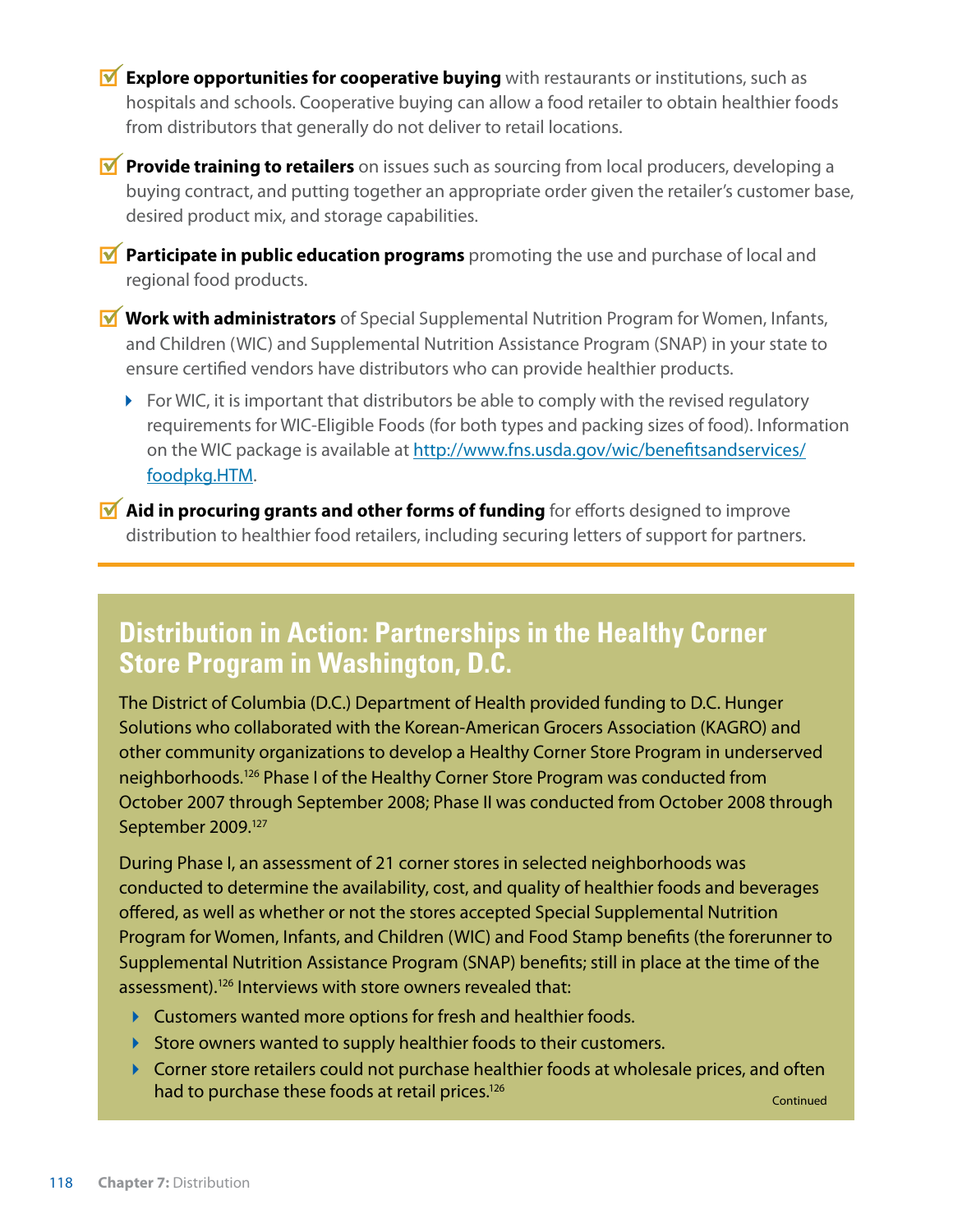To address the distribution issues identified in the assessment, the D.C. Hunger Solutions and the Healthy Corner Store Program had many recommendations. Two related to distribution were:

- Developing cooperative buying agreements between large food purchasers and small stores, schools, and restaurants.
- Working with distributors of corner stores to identify healthier food options that can replace stock of high calorie snack foods.126

During Phase II, the Healthy Corner Store Program worked with participating store owners to pilot two distribution models for sourcing fresh fruit and vegetables. In the first model, stores placed orders with an area nonprofit, Healthy Solutions, which purchased and distributed fresh fruits and vegetables to pick-up sites and market stands. D.C. Hunger Solutions staff and volunteers picked up the orders at a designated location and delivered them to participating stores for resale. In the second model, the Mid-Atlantic Gleaning Network (MAGNET) purchased gleaned produce from farms and sold them directly to lowincome individuals at local farm stands (gleaned fruits and vegetables are slightly blemished or unripened at the time of the commercial harvest but are still edible). MAGNET also purchased gleaned fruits and vegetables to deliver directly to four corner stores. In both models, store owners were given a \$150 stipend from the Healthy Corner Store Program with which they could buy the fruits and vegetables.<sup>127</sup>

Although the D.C. Healthy Corner Store Program experienced both challenges and successes with each model, results of the program are promising. Both Healthy Solutions and MAGNET are continuing to work with the small stores with which they have built a relationship in order to refine the pilot program. However, additional capital and time to become financially stable are necessary for the programs.<sup>127</sup> You can find out more about the lessons D.C. Hunger Solutions learned in the pilot at [http://www.dchunger.org/](http://www.dchunger.org/publications) [publications](http://www.dchunger.org/publications)/.

Further work in distributing fruits, vegetables, and healthier snack items to small stores was supported through the 2010 FEED (Food, Environment, and Economic Development) D.C. Act, such as launching an affordable wholesale delivery service. The legislation aimed at decreasing food deserts and increasing the abilities of District residents to eat a healthier diet.128 More information on D.C. Hunger Solutions Healthy Corner Store Program can be found at [http://www.dchunger.org/projects/cornerstore.html.](http://www.dchunger.org/projects/cornerstore.html)

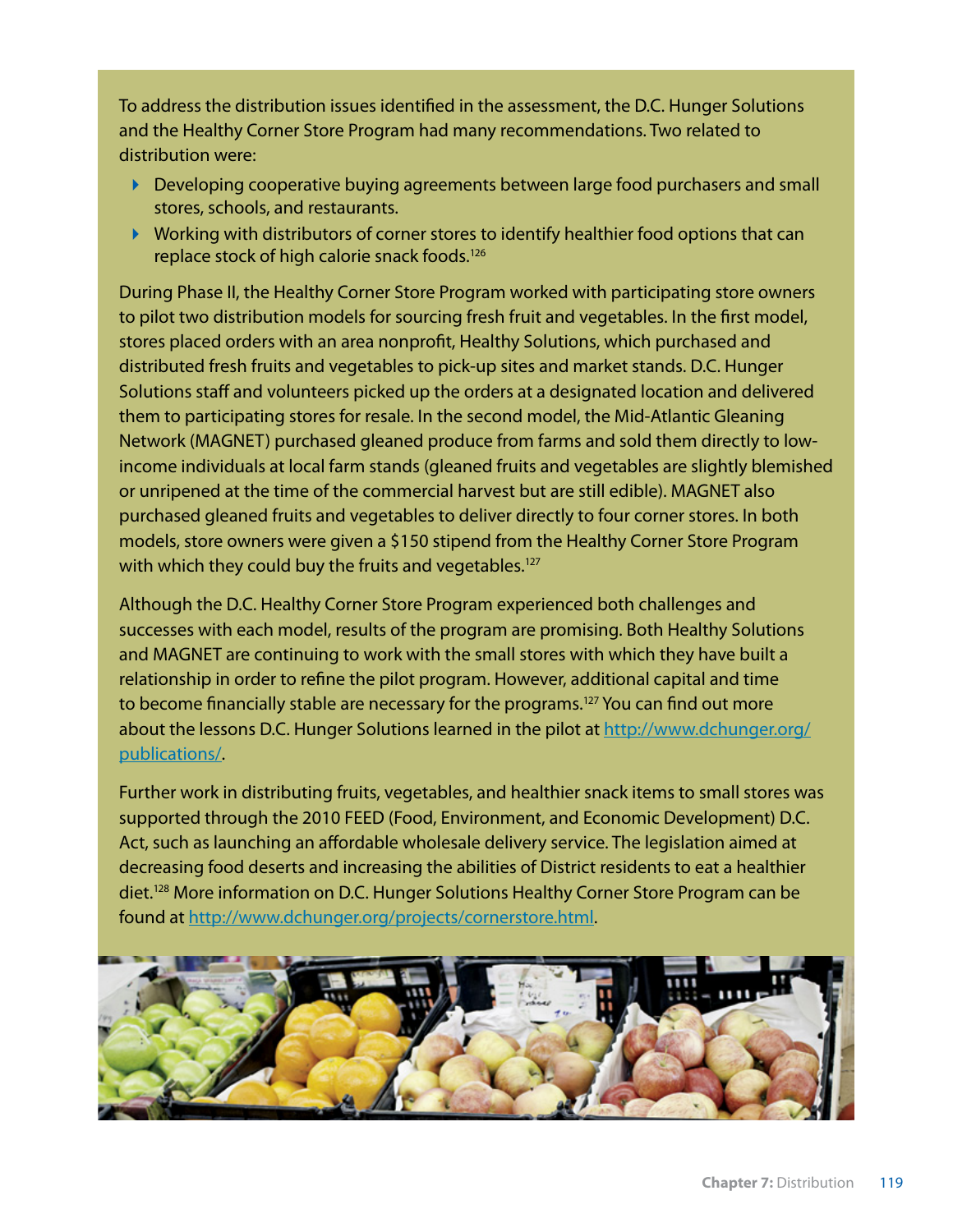## Activities to Improve Distribution Systems

There are many ways to make changes to distribution systems that support healthier food retail. The activities highlighted in this guide are:

- $\blacktriangleright$  Improving existing distribution systems for independent and small store retailers.
- ▶ Creating or supporting small store buying groups.
- ▶ Connecting local food producers to distributors and retailers.

#### **Improving Existing Distribution Systems for Independent and Small Store Retailers**

There are many ways to work with the existing distribution systems to get healthier foods to independent and small store retailers. Some of these might involve small changes and others may use more unconventional approaches. You can work with prime or broadline distributors, who supply a wide variety of grocery items, or more specialized distributors, such as those who supply only produce.



**Working with distributors to increase availability of healthier foods.** This method involves working with the existing companies that distribute foods in order to help stores acquire healthier foods and beverages such as low-sodium soups, whole grain bread, low-fat milk, and fresh produce. Sourcing healthier items, from distributors can be difficult for most small and independent stores.<sup>63,126</sup> Distributors may not stock these items, realize that there is a demand for them,<sup>126</sup> or have the necessary equipment for distributing perishables. The store owners may also be unsure which foods are healthier than others. Working with distributors to increase the amount of healthier food items available and to market these items to stores can help stores obtain the healthier items they are looking for.<sup>126</sup>

**Slipstreaming.** One method for working with large distributors is slipstreaming, in which small orders are added to orders from larger purchasers, such as grocery stores or restaurants.<sup>63</sup> This is an option that smaller retailers can use to purchase healthier products at the same wholesale prices that larger retailers receive. Both the larger food retailer and the food distributor would need to coordinate the slipstream orders.

**Supermarket-small store collaboration.** This method of working with large distributors involves a collaborative effort between small stores and larger retailers, such as a supermarket. For this method, a larger food retailer provides a consistent stock of healthier food options via "minimarkets" or branded displays in smaller stores. This allows the smaller retailers to offer quality, healthier products and the larger retailer to gain customers and sales.<sup>5</sup>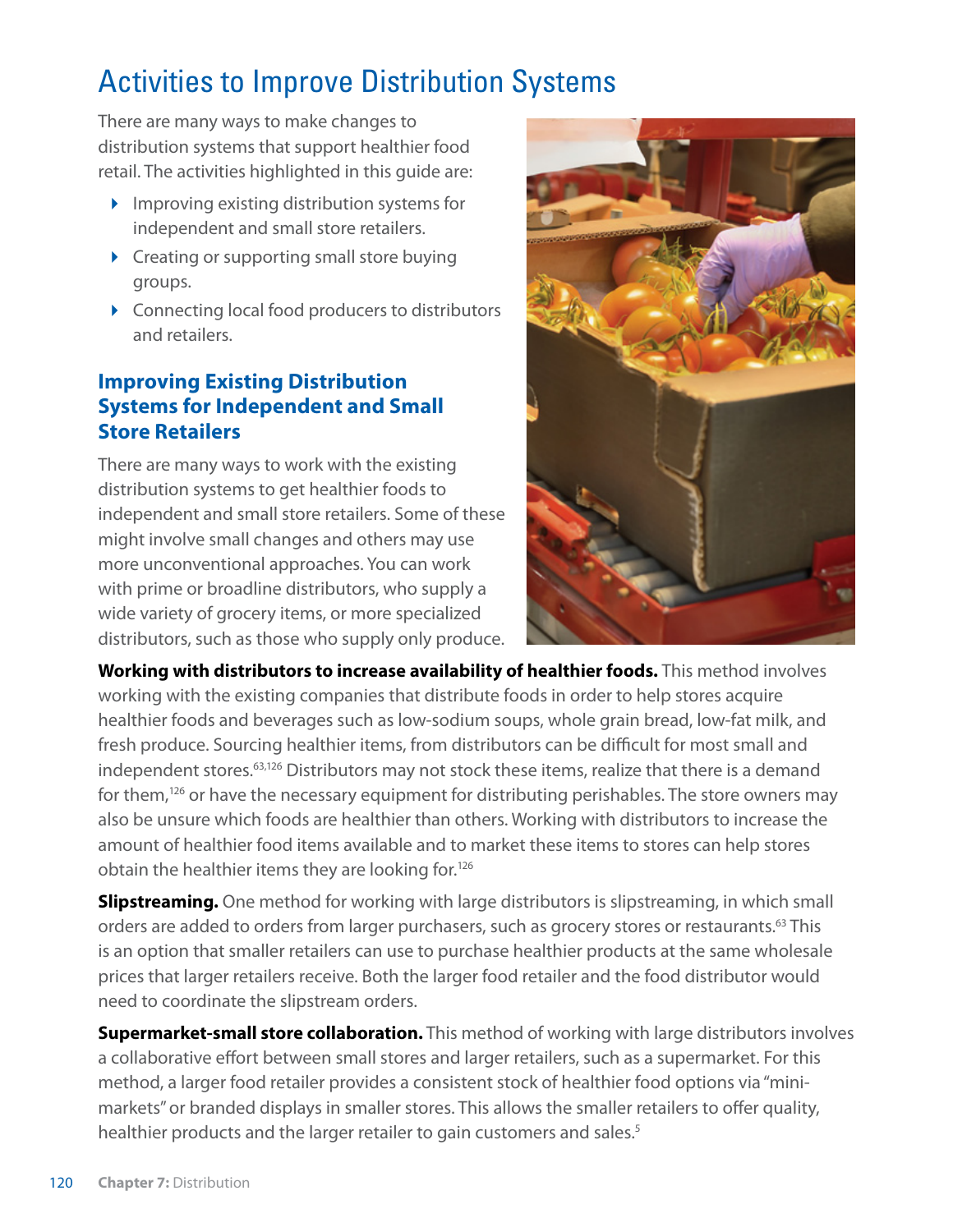## Action Items

As a public health practitioner, you can do the following to improve existing distribution systems for independent and smaller store retailers:

- **M** Bring stakeholders together to discuss how the state's traditional distribution network can be modified to accommodate purchasing needs of smaller retailers.
- **M** Help plan and manage initial efforts to improve the existing distribution system.
- **M** Assess the demand for healthier products from retail venues and work with distributors to offer these items, particularly in ways that minimize risk to store owners. For example, it can be helpful for distributors to provide a discount on the first purchase of a healthier item or to offer healthier items for sale in smaller quantities.
- *M* Develop marketing tools with distributors to help retailers know which items are healthier such as placing a symbol next to healthier foods and beverages in a distributor's ordering system (see Distribution Strategies in New York, New York call out box).
- **Support ancillary activities to promote the work of an improved distribution system**, such as acknowledgement programs, direct-to-consumer marketing, or evaluation.

### **Distribution in Action: Distribution Strategies in New York, New York**

Shop Healthy NYC is an initiative of the New York City Department of Health and Mental Hygiene (NYC DOHMH) that aims to increase access to healthier food and to engage residents and organizations to support sustainable food retail change in their community. Shop Healthy NYC, launched in 2012, was developed based on the health department's intensive work with more than 1,000 retailers since 2005 in the most highneed communities of the city, and targets multiple types of retailers: bodegas (or corner stores), supermarkets, farmers markets, and Green Carts (mobile fruit and vegetable vendors). The Shop Healthy intervention model includes three key components to impact both supply and demand: 1) direct outreach to food retailers to increase stock and promotion of healthy foods, including an intensive component requiring stores to meet specific criteria; 2) outreach to engage community constituents to support participating retailers and increase neighborhood access to healthy foods; and 3) collaboration with distributors and suppliers to facilitate wholesale purchases and widespread promotion of healthy foods. This collaboration with distributors and suppliers includes working with local distributors to identify healthier items to retailers. The NYC DOHMH developed a

Continued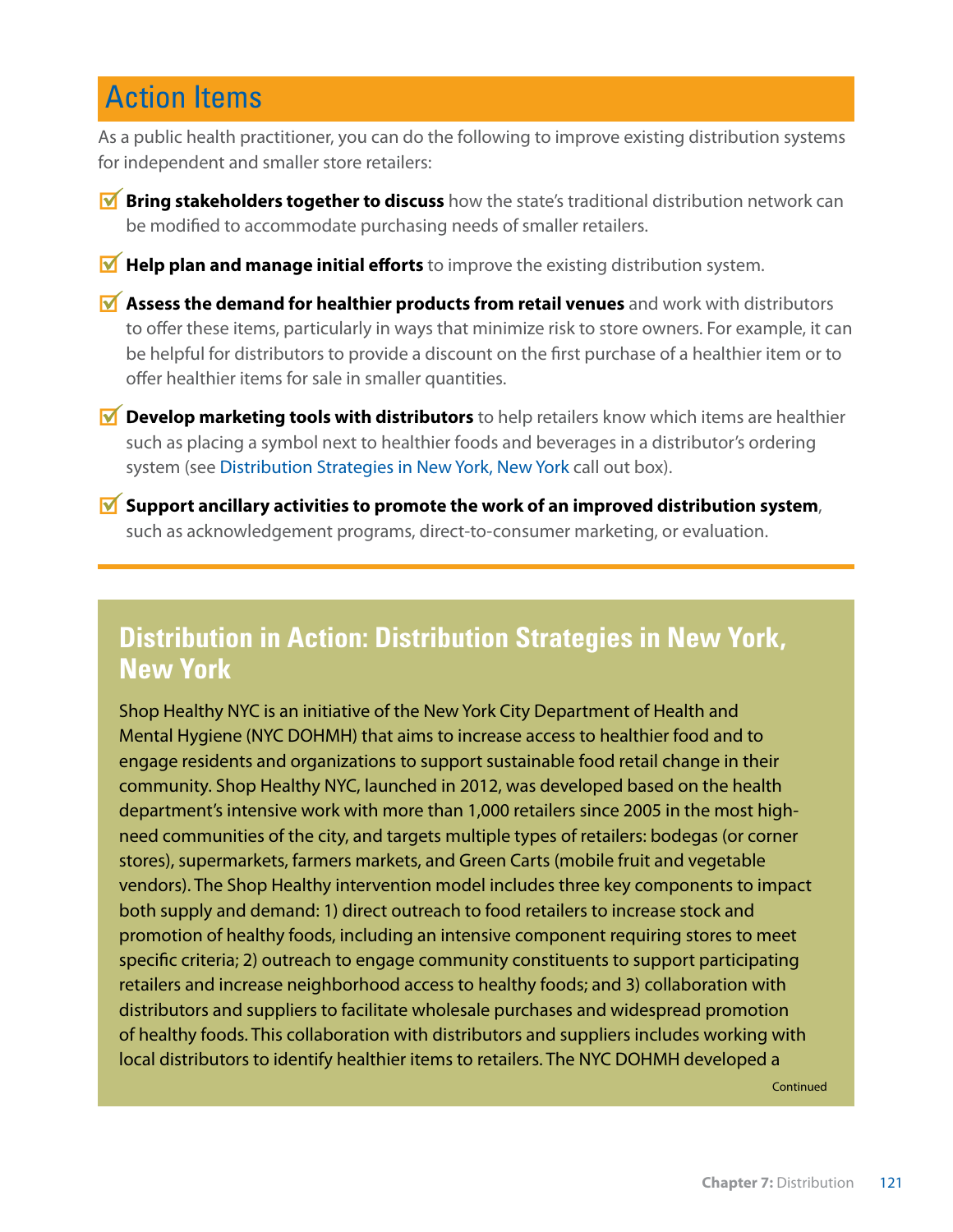logo that designates a product as "healthy" based on the NYC Food Standards [\(http://](http://www.nyc.gov/html/doh/html/living/cdp-pan-hwp.shtml) [www.nyc.gov/html/doh/html/living/cdp-pan-hwp.shtml\)](http://www.nyc.gov/html/doh/html/living/cdp-pan-hwp.shtml). The initiative works to promote the use of this logo in the various formats through which products are sold, such as through online ordering systems, order catalogues, or circulars. NYC DOHMH has also identified barriers to getting healthier foods in the stores (for example, contracts that dictate which stores receive what items) and are working with distributors to eliminate these structural barriers. More information on Shop Healthy NYC is available at [http://](http://www.nyc.gov/html/doh/html/living/shophealthy.shtml) [www.nyc.gov/html/doh/html/living/shophealthy.shtml.](http://www.nyc.gov/html/doh/html/living/shophealthy.shtml) An implementation guide on this Web page includes information on working with suppliers and distributors.

#### **Creating or Supporting Small Store Buying Groups**

Small retailers may have difficulty gaining the interest of large distributors due to their small product volumes. By forming buying groups with other small store owners, these retailers may collectively have enough purchasing power to attract business from food distributors. Buying groups can purchase large volumes of produce and then divide the bulk orders as needed.

A large number of small food retailers may be required to match the buying power of a full-service supermarket chain. An estimate by Bay Area Economics found 50 small stores were needed to match the volume of one supermarket in their region.<sup>5</sup> Buying groups require cooperation among members but some small store owners may be hesitant to formally associate with other small store retailers whom they see as competition.<sup>5</sup> However, a buying group model can be adapted to specific retailer needs.

## Action Items

As a public health practitioner, you can do the following to create or support small store buying groups:

- **Conduct an assessment** of whether or not retailers would be interested in participating in a buying group. Although small store owners are likely to be most interested, grocery stores and supermarkets may also be interested, particularly if they have problems with accessing local producers, quality fresh products, or specialty items.
- **M** Connect food retailers interested in forming a buying group to purchase healthier foods from wholesale distributors.
- **Inform partners of strategy options** (such as offering tax exemptions) that further the development of small store buying groups, and promote or reward distributors entering into purchasing agreements with the buying groups.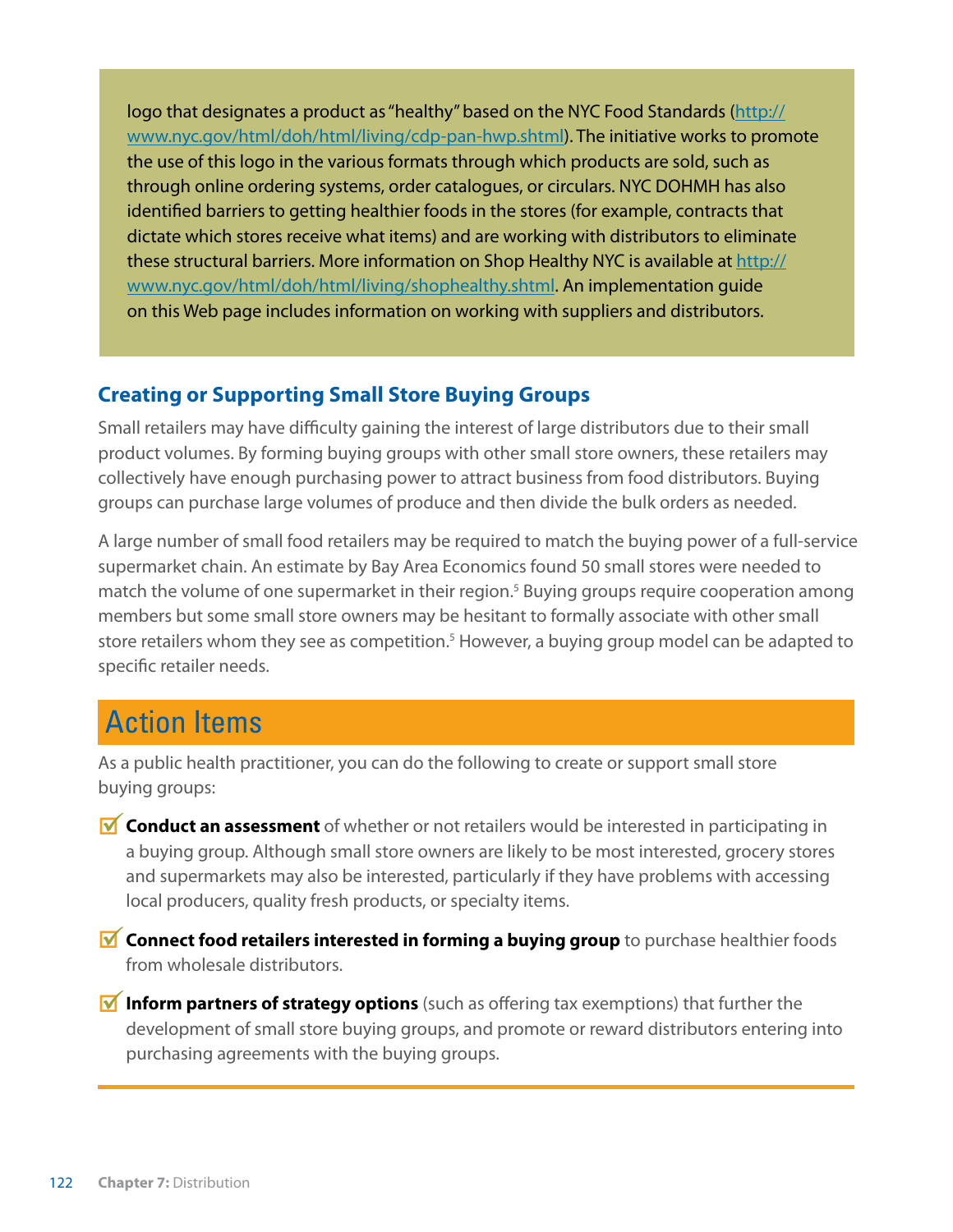#### **Connecting Local Food Producers to Distributors and Retailers**

Food producers and distributors are economically motivated to find markets for their products. Connecting producers and retailers to distributors in a state or region can support regional production of healthier food items, assist small farmers and retailers, and contribute to economic improvements in underserved communities. Developing a distribution network or system for local or regional producers may result in:

- An expanded customer base and increased revenue for local producers.
- A wider variety of affordable products available for retailer purchase.
- ▶ Competitively priced quality produce and other healthier foods offered to customers.
- ▶ The attraction of customers who prefer to support local farms by purchasing locally produced goods.

Distribution systems that connect producers to retailers can vary by number of producers, distributors, and retailers involved; scale of implementation; or amount and type of local products to be distributed. This variation can be seen in the models of distribution systems for local and regional foods that are described below. Most of these systems fall under the category of regional food hubs, which connect local producers to retailers via a centralized distribution facility. One other model is provided that directly connects local producers to retailers, usually on a smaller scale.

**Regional food hubs.** The U.S. Department of Agriculture (USDA) defines a regional food hub as a business or organization that actively manages the production, aggregation, distribution, and marketing of locally and regionally grown food.<sup>129</sup> A key element of the food hub model is coordination of supply chain logistics.<sup>129</sup> Food hubs can provide technical assistance, food transportation, and brokerage services,<sup>130</sup> and some provide important infrastructure functions, such as facilities for storing and processing of produce and other foods.<sup>129</sup> Food hubs are operated by staff who have the business management skills needed for the various tasks associated with all of these functions and services.<sup>129,130</sup> Food hubs allow producers to gain access to a wider range of markets, such as institutions, restaurants, and grocery stores,<sup>130,131</sup> and can provide the consumer with consolidated access to a large number of local and regional farmers.130

You may come across a virtual food hub model, where an online system connects local producers and buyers. Benefits of virtual food hubs include fewer costs associated with accessing local foods due to the automation of some business services, the ability to sell or purchase items at any time, and creating networks that allow access to smaller producers that were otherwise difficult to reach.<sup>132</sup> Examples include FoodHub [\(http://food-hub.org/](http://food-hub.org)) that works out of six western U.S. states, or Bountiful Baskets Food Co-op [\(http://bountifulbaskets.org](http://bountifulbaskets.org)/), a volunteer-run organization that delivers local, affordable produce baskets and more to sites in states across the U.S. Some companies offer platforms or software to facilitate the development of an online marketplace for local foods, such as Local Orbit or Lulus Local Food.

Another model similar to food hubs is a traditional wholesale market. This model generally focuses on leasing space to produce wholesalers and others,<sup>129</sup> such as the Philadelphia Wholesale Produce Market (PWPM). The PWPM's main facility has over 650,000 square feet of space where independent produce distributors sell a wide variety of produce.<sup>133</sup> See<http://www.pwpm.net/index.php>for more information.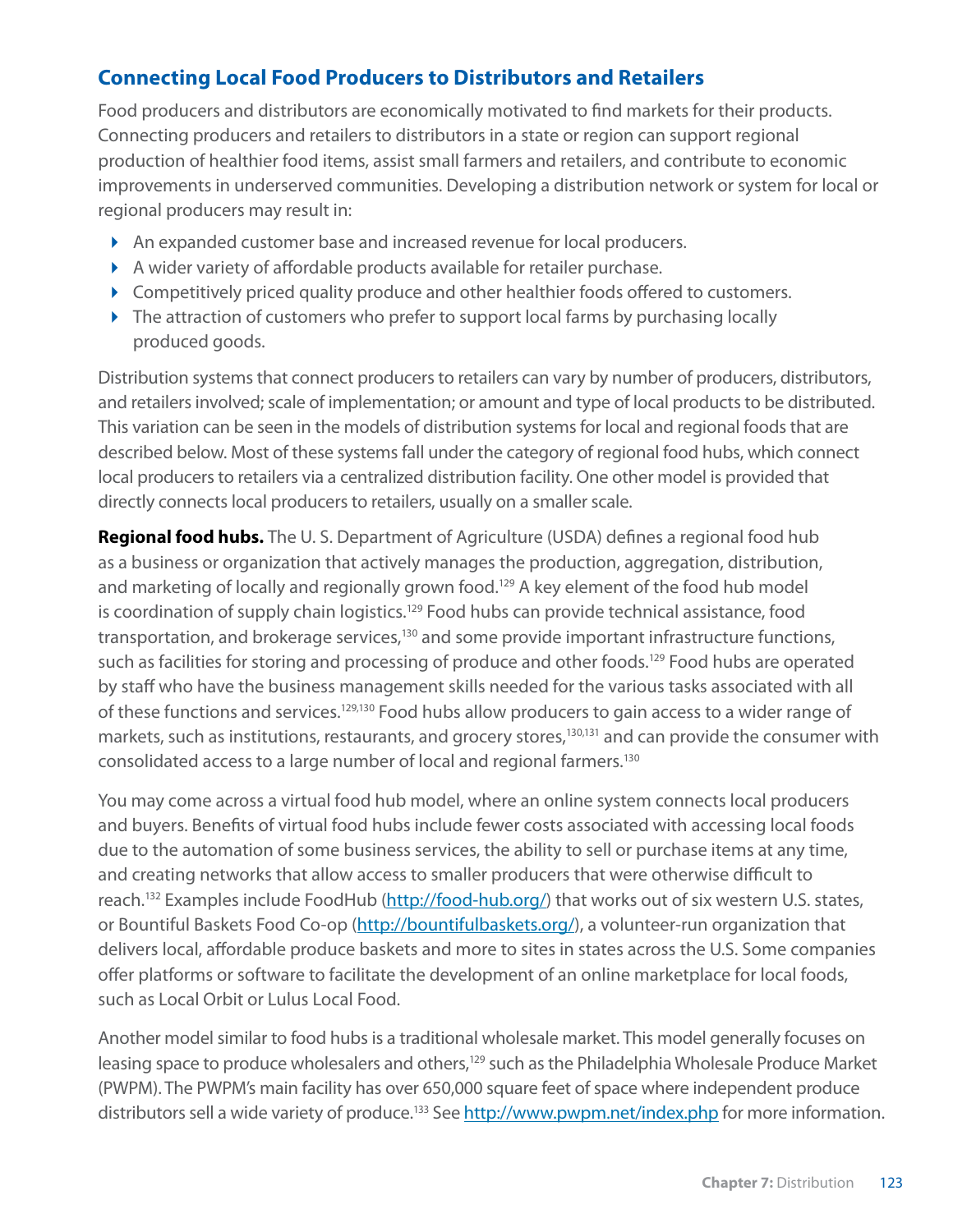### **Distribution in Action: Food Hubs**

The following three examples demonstrate the range of activities that can be encompassed in regional food hubs. A working list of existing food hubs across the U.S. can be found at <http://www.ams.usda.gov/AMSv1.0/foodhubs>

**Appalachian Harvest, a Regional Food Hub in Rural Virginia.** One example of a food hub comes from southwest Virginia. Appalachian Sustainable Development (ASD), a nonprofit organization, provides training and technical assistance to local farmers in order to increase organic specialty crops.134,135 Through the Appalachian Harvest program, ASD manages the marketing and distribution of locally raised produce supplied by a network of 40-70 certified organic and conventional farmers.<sup>135,136</sup>

ASD staff works with buyers to understand product and volume demands, and then the network of farmers collectively plan crop production based on these demands. ASD provides direct technical support to farmers to enhance farming practices, obtains Good Agricultural Practices (GAP) certification and organic certification, and meets quality requirements.136 Farmers bring their produce to a 15,000 square foot central facility for sorting and packaging before being shipped. The produce is then distributed as far north as Maryland and as far south as Georgia, primarily to grocery store chains and produce brokers.

The brand has over 30 core products,<sup>136</sup> annual sales around \$1,250,000, and a consistent demand that outweighs available supply. Although Appalachian Harvest has received a great deal of capital through foundation grants and individual contributions, it eventually plans to become a for-profit subsidiary to improve its capital base.<sup>136</sup> More information can be found at <http://asdevelop.org/programs/appalachian>-harvest/ and in the report *Moving Food Along the Value Chain: Innovations in Regional Food Distribution* at [http://www.ams.](http://www.ams.usda.gov/AMSv1.0/getfile?dDocName=STELPRDC5097504.) [usda.gov/AMSv1.0/getfile?dDocName=STELPRDC5097504.](http://www.ams.usda.gov/AMSv1.0/getfile?dDocName=STELPRDC5097504.)

**Good Natured Family Farm, a Regional Food Hub Serving the Balls Foods Retail Chain in Kansas City, Kansas.** Good Natured Family Farm (GNFF) is a natural food umbrella brand for products supplied by an alliance of over 150 farms and businesses in the surrounding region.137,138 Food products from these farmers are sold locally and distributed exclusively to Balls Food Stores (Hen House Markets and Price Chopper Stores). The GNFF brand, which started out supplying only beef and tomatoes, has grown to include a whole host of fresh foods and products such as honey, milk, cheese, eggs, chicken, fruits and vegetables, and jams and jellies. The partnership between GNFF and Balls Foods provides a steady sales outlet for producers and allows for increased flexibility in price negotiation between farmers and retailers. GNFF staff handles price negotiations and product marketing with Balls Foods, as well as production coordination and product deliveries.<sup>137</sup>

To address the logistics of product distribution, the local farms transport their food to the Balls Food Stores central warehouse or, in some cases, Balls Foods picks up Continued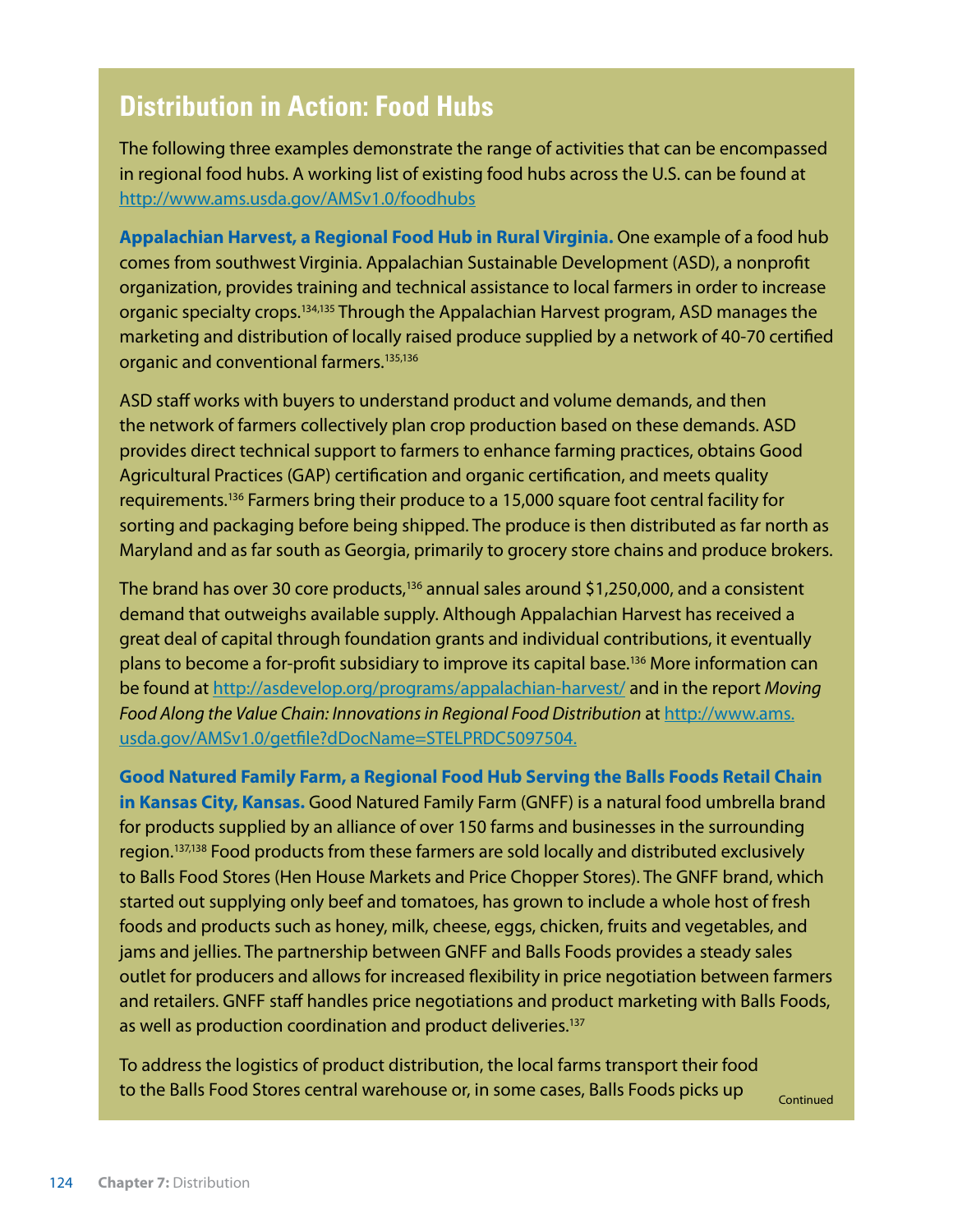food from the farms. Balls Food Stores also handle the delivery of food, except meat, to their grocery stores. GNFF delivers beef and chicken directly to each store. To ensure consistent quality, GNFF partnered with Kansas State University to develop a U.S. Department of Agriculture (USDA) Quality System Certification and a Quality System Verification program for small livestock and poultry, respectively. GNFF is one of the first producer groups selected by the USDA to implement USDA Group GAP certification certification for smallscale family farms growing and packaging fruits and vegetables on their farms.

The branding of local food products has benefitted both Balls Food Stores and GNFF. The two partners share the costs for promoting the brand to consumers, with GNFF handling the packaging and labeling and Balls Foods overseeing advertising and in-store displays. They have also benefitted from the local implementation of the national FoodRoutes Network's "Buy Fresh Buy Local" campaign. GNFF, through its partnership with Balls Foods, has reported tremendous success and hopes to continue growing the brand, focusing on long-term financial viability.<sup>137</sup>

**Market Mobile, a Regional Food Hub Delivering Local Foods in Rhode Island and Massachusetts.** Because local restaurants had expressed an interest in buying from local producers, Farm Fresh Rhode Island, a non-profit organization, piloted a new program called Market Mobile. Initiated in 2009 with support from Rhode Island's state health and agricultural departments, the program started to facilitate buying relationships between producers, institutions, and other buyers. Market Mobile generated over \$1.5 million dollars in sales from over 60 local food producers to more than 260 customers in 2012, including to independent grocery stores, corner stores, farm stands, schools, and worksites.

Farmers post their pricelists online twice a week, and Market Mobile customers receive e-mail notices regarding product availability and order placement deadlines. Farmers and other producers are notified of orders and work to harvest and supply the products to fulfill the orders over a 1-2 day period. Orders are delivered to customers throughout the state, and in neighboring areas like Boston, twice a week. With a warehouse, walk-in refrigerators and freezers, a cold packing room, and a conveyor belt, Market Mobile estimates it provides 50,000 families locally produced food each week. More information can be found at [http://](http://www.farmfresh.org/hub) [www.farmfresh.org/hub](http://www.farmfresh.org/hub)/.

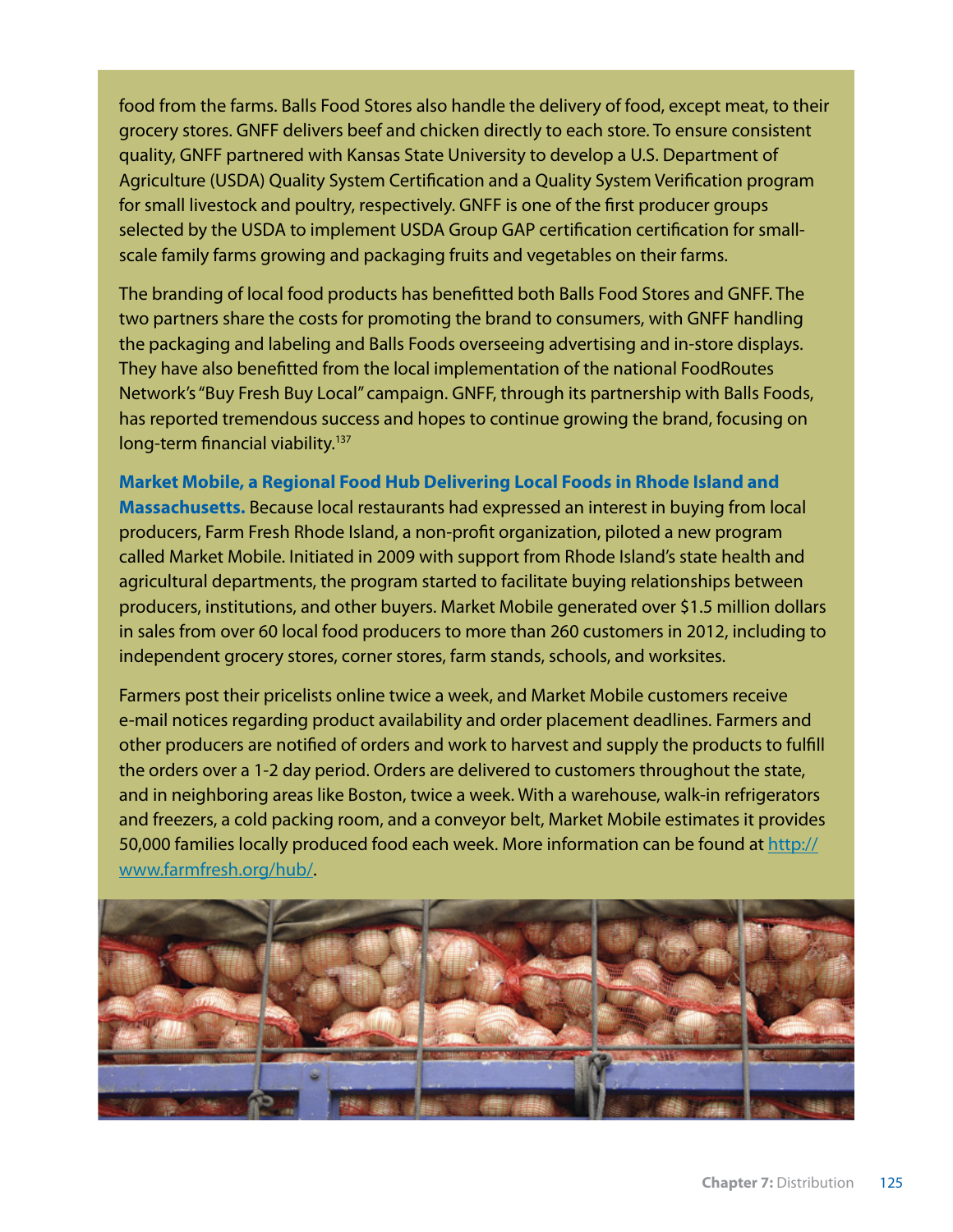**Linking producers and retailers.** The model of farmers selling their products directly to local small stores or grocery stores can increase profitability and customer demand for stores. Local produce can have a longer shelf-life. Therefore, there is less lost profit from spoiled food for the store, and customers will return for high-quality produce.<sup>139</sup> This model also decreases the need for an intermediary to coordinate distribution or other logistics. While some stores, especially those equipped for perishable items, can sell local produce and other local food items on standard shelving or in-store displays, other stores may find less risk in using mechanisms such as an individual farm stand or Community Supported Agriculture (CSA) located on the sidewalk or parking lot by the store, and may benefit from the increased customer traffic these markets would attract.<sup>139</sup>

### **Distribution in Action: Produce Packs in Warren County, NC**

Researchers from the University of North Carolina (UNC) at Chapel Hill Center for Health Promotion and Disease Prevention (HPDP, a CDC-funded Prevention Research Center) piloted a program in collaboration with Working Landscapes, a community-based organization in Warren County working to link local farmers to new markets. This effort was spurred from conversations with the state director for the Special Supplemental Nutrition Program for Women, Infants, and Children (WIC) who articulated the challenges related to redeeming WIC Cash Value Vouchers (CVVs) at grocery outlets. CVVs are issued as part of standard WIC benefits specifically for the purchase of fruits and vegetables. Produce can only be purchased for specific dollar amounts through CVVs; if the total amount of produce purchased is less than the amount of the CVV, change is not given and the excess value is lost.

The "produce pack" program was designed to bring fresh, local produce to consumers, particularly those who use CVVs. The project team collaborated with farmers in rural Warren County, NC, to create packs of produce that are priced to correspond with CVV dollar increments. These packs make the process of selling produce to customers easier, especially CVV clients, as they do not need to be bagged, measured, or weighed. The project launch was supported with a branding and marketing campaign, and the products were sold in an independent grocery store and two corner stores over a 10-week pilot period.

The project was funded with an Economic Innovation Grant from the North Carolina Rural Center for Economic Development. A partnership with the Warren County WIC Office in the Warren County Health Department allowed for marketing and outreach to their clients. Additional partnerships have formed around this project and funding has been sought to expand to a larger geographic area. The project team and partners are also discussing how this approach can support a larger U.S. Department of Agriculture project and other farmers market and corner store efforts in the state in order to create economic opportunities in rural areas of North Carolina. Information on the project can be found at [http://hpdp.unc.](http://hpdp.unc.edu/research/projects/foodworks) [edu/research/projects/foodworks/](http://hpdp.unc.edu/research/projects/foodworks).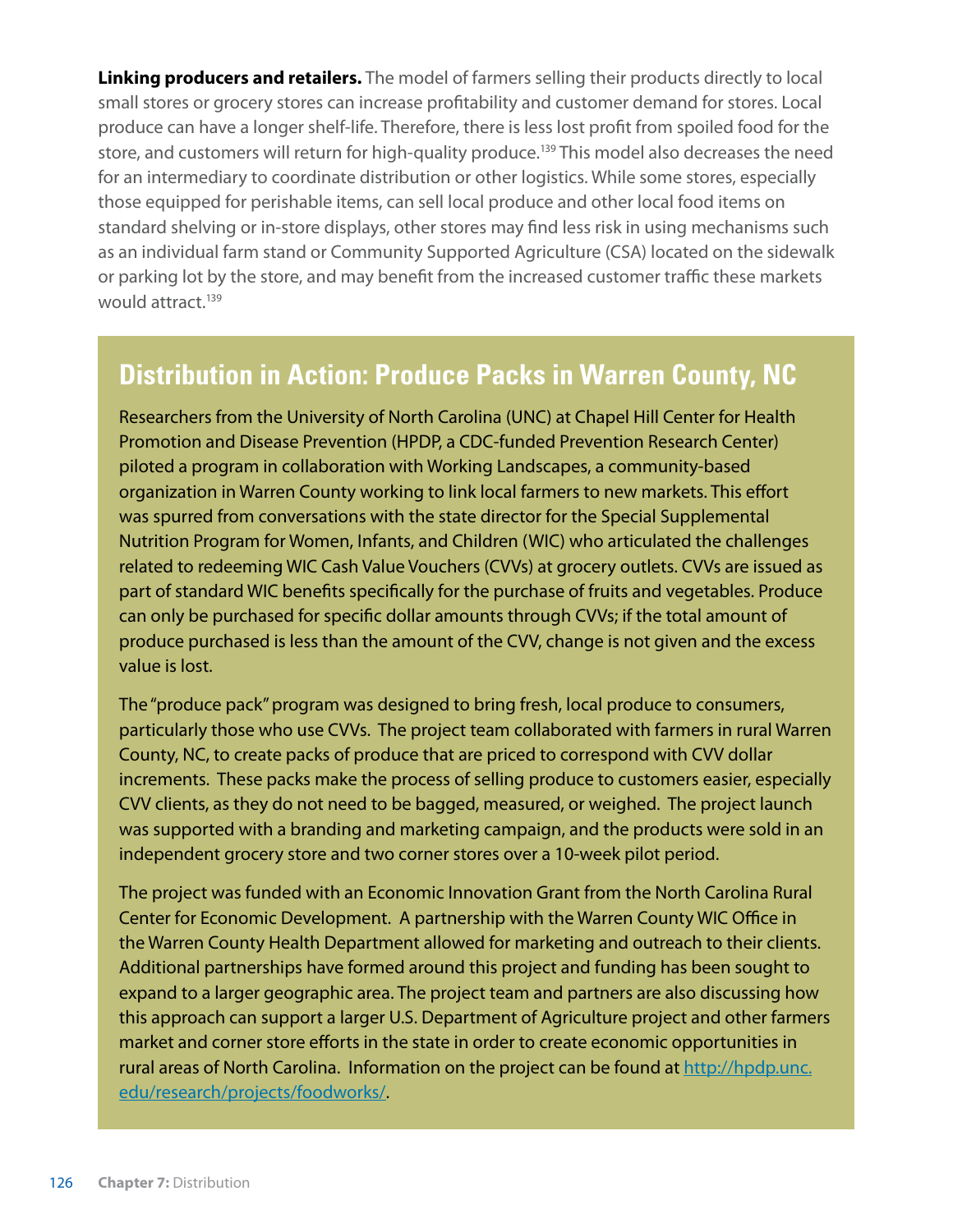

### Action Items

As a public health practitioner, you can do the following to connect local food producers to distributors and retailers:

- **Provide marketing or communications support to retailers and producers,** promoting the concept of local or regional produce for consumers.
- **M** Coordinate the start-up of a food distribution network that brings local or regional produce to retailers, including identifying potential partners for funding.

#### **Facilitate discussions between food distributors and food producers on:**

- Available state and regional products and impacts on supply (such as seasonality).
- ▶ The resources and solutions required by distributors to improve their food distribution networks.
- **M** Help facilitate direct sales from producers to retailers by connecting retailers with groups that represent local foods (e.g., small, local farmers, food or farming cooperatives, or community gardening programs). This could involve working with managers of chain stores who can place local produce in multiple stores, or working with multiple store owners in order to harness their collective buying power in purchasing food from local farmers.<sup>139</sup>
- *M* Connect small farmers to small stores interested in serving healthier foods, especially fresh fruits and vegetables. This could include:
	- Hosting or facilitating direct meetings between groups of small stores and groups of small food producers to help both stakeholders find ways to share resources and support one another.
	- Creating a database or other resource that includes information about farmers and retailers who are looking to make a connection.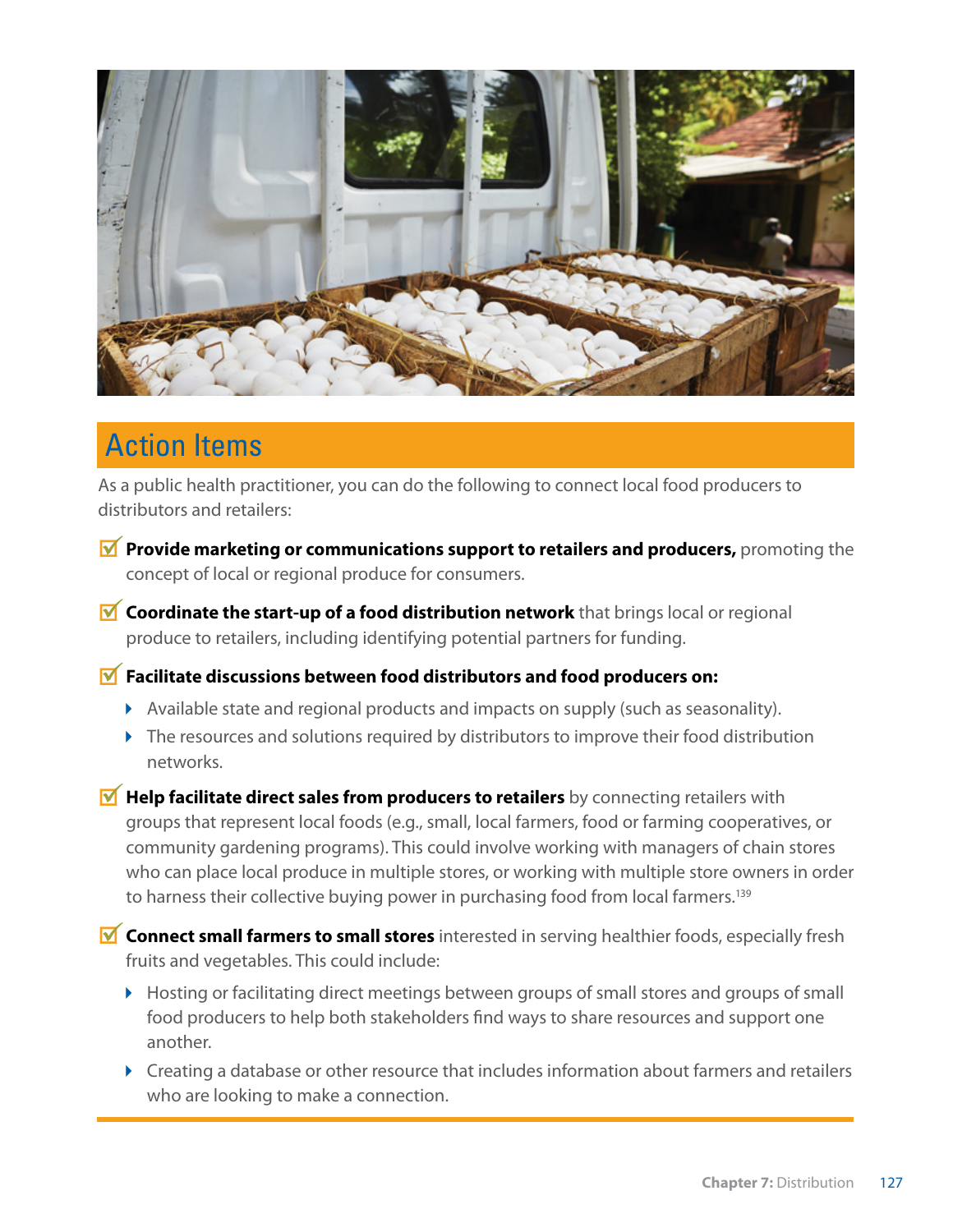

### **Distribution in Action: Fresh Choices in Minnesota's Small Stores**

Spurred by the leverage created through historic changes to the Special Supplemental Nutrition Program for Women, Infants, and Children (WIC) food package in 2009, the Institute for Agriculture Trade and Policy (IATP) launched an innovative supply chain model to connect small stores in Minnesota authorized by WIC with a steady supply of fresh, culturally appropriate produce. IATP first conducted research to identify the existing distribution patterns and associated economics in how food products reach small stores (defined as those with one or two cash registers) in the region. IATP found that most small corner stores in the region were being served by a relatively small number of prime distributors. IATP also discovered that while these prime distributors were adept at delivering less-perishable grocery items, most did not have an effective system in place to manage the procurement and distribution of fresh produce. Compared to the distribution of non-perishable items, produce distribution is uniquely challenging in that it relies on different (and often global) supply chains and procurement expertise, and requires specialized warehousing and handling expertise to maintain product quality.

Given these challenges, IATP worked with allied businesses to re-conceptualize how corner stores could be linked with a reliable, year-round supply of culturally appropriate produce offerings. IATP and a produce distribution partner, with whom IATP has worked in the past, approached two prime distributors (one regional and one national) who serve small WIC-authorized stores in Minnesota. Jointly, they crafted a system for running fresh produce from the produce distributor through the prime distributors' existing system to participating stores. Recognizing the smaller footprint and lower product turn-over among small stores, a "right-sized" program was also developed that allows stores to purchase small pack-sizes (e.g., six oranges or avocados) that better meet their needs and avoid waste. Ultimately, more than 50 different "right-sized" products have been made available.

Using this innovative approach, retail owners can now order fresh produce using the same ordering, billing and delivery mechanisms they have previously used with the prime distributors. A "ghost inventory" system enables store orders to be consolidated by the prime distributors, who then place an order with the produce distributor who actually holds an extensive inventory of fresh produce. The produce distributor then fills the orders and delivers the produce to the prime distributors' main distribution centers. The prime distributors deliver fresh produce to individual stores using the same refrigerated trucks and routing system as their other products. The Minnesota example is unique in that no parallel procurement, ordering, shipping, or invoicing

**Continued**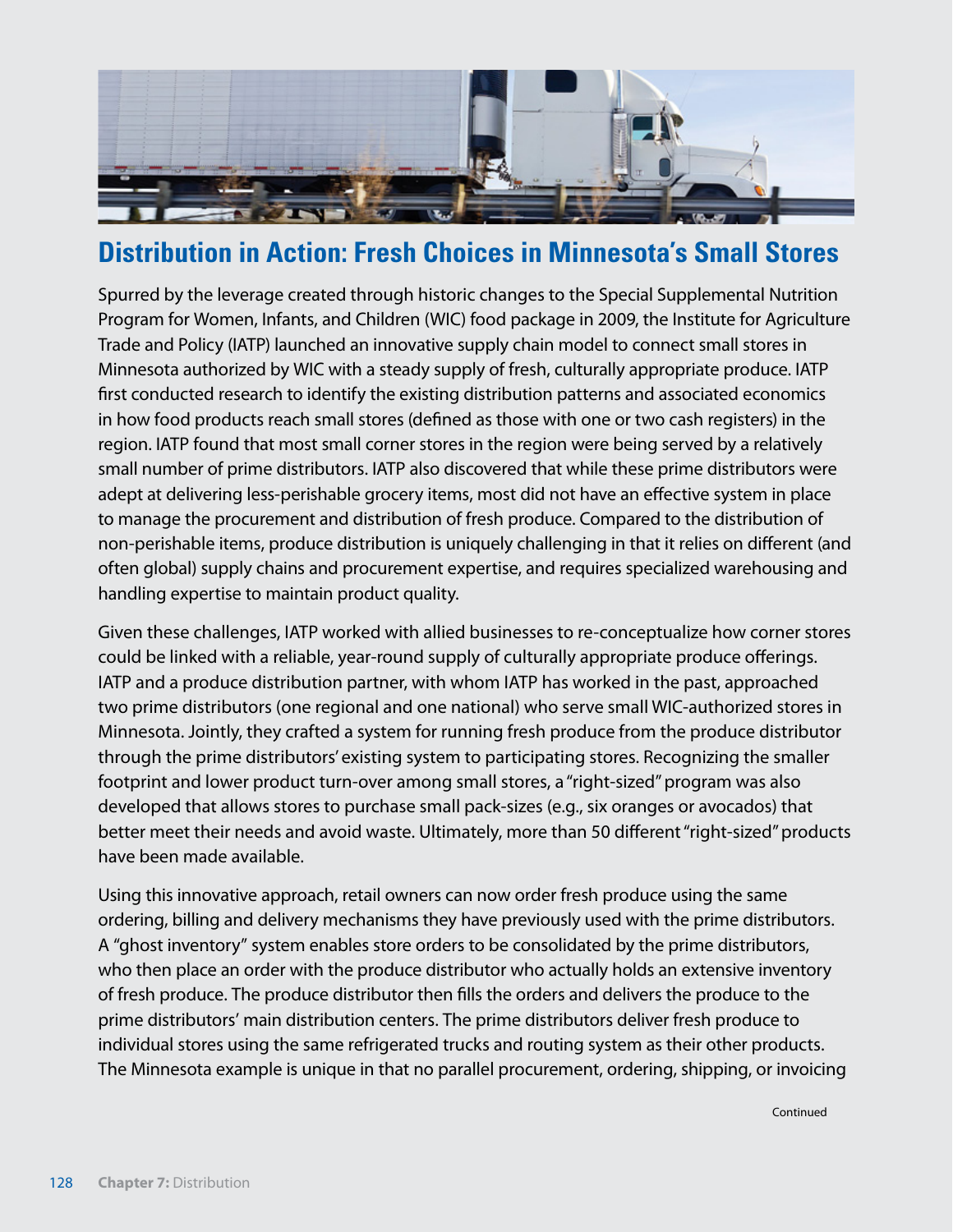system had to be created for stores to access the fresh produce. The "ghost inventory" system helps reduce associated risks for the prime distributors by minimizing the time that they hold fresh product in their facilities and keeping the expertise needed to procure fresh produce at the produce distributor level.

The Minnesota Department of Health (MDH) collaborated with IATP on early work with corner store operators. The work included trainings and using focus groups to explore operators' concerns about selling, storing, and handling fresh produce, customers' taste preferences, and their stores' promotional needs. MDH also collaborated with IATP to co-design related promotional materials for corner store retailers, such as posters and shelf labels, in four languages. These promotional resources were designed to help stores promote the availability of fresh produce, and are available at http://www.health.state.mn.us/divs/fh/wic/vendor/fpchnq/ [index.html.](http://www.health.state.mn.us/divs/fh/wic/vendor/fpchng/index.html)

Initial results indicate that most WIC-authorized small stores have been able to meet the minimum variety of fresh produce items required under Minnesota's stocking requirements and that consumers are purchasing fresh fruits and vegetables made available through the "rightsized" program.<sup>140</sup> As importantly, the program and the relationships between allied businesses have been sustained with minimal facilitation by IATP and without the infusion of additional outside funding. The produce distributor and two prime distributors made the products available to approximately 500 small stores in Minnesota, including approximately 200 of Minnesota's 500 certified WIC vendors that have either one or two cash registers. The model has also expanded into parts of Wisconsin and Michigan. A summary of the core program elements, evidence, implementation guidance, and potential public health impact are available from the CDC at [http://www.cdc.gov/nccdphp/dnpao/programsta/nutrition.html.](http://www.cdc.gov/nccdphp/dnpao/programsta/nutrition.html)

*(Excerpts used with permission from the Center for Training and Research Translation, University of North Carolina at Chapel Hill.)*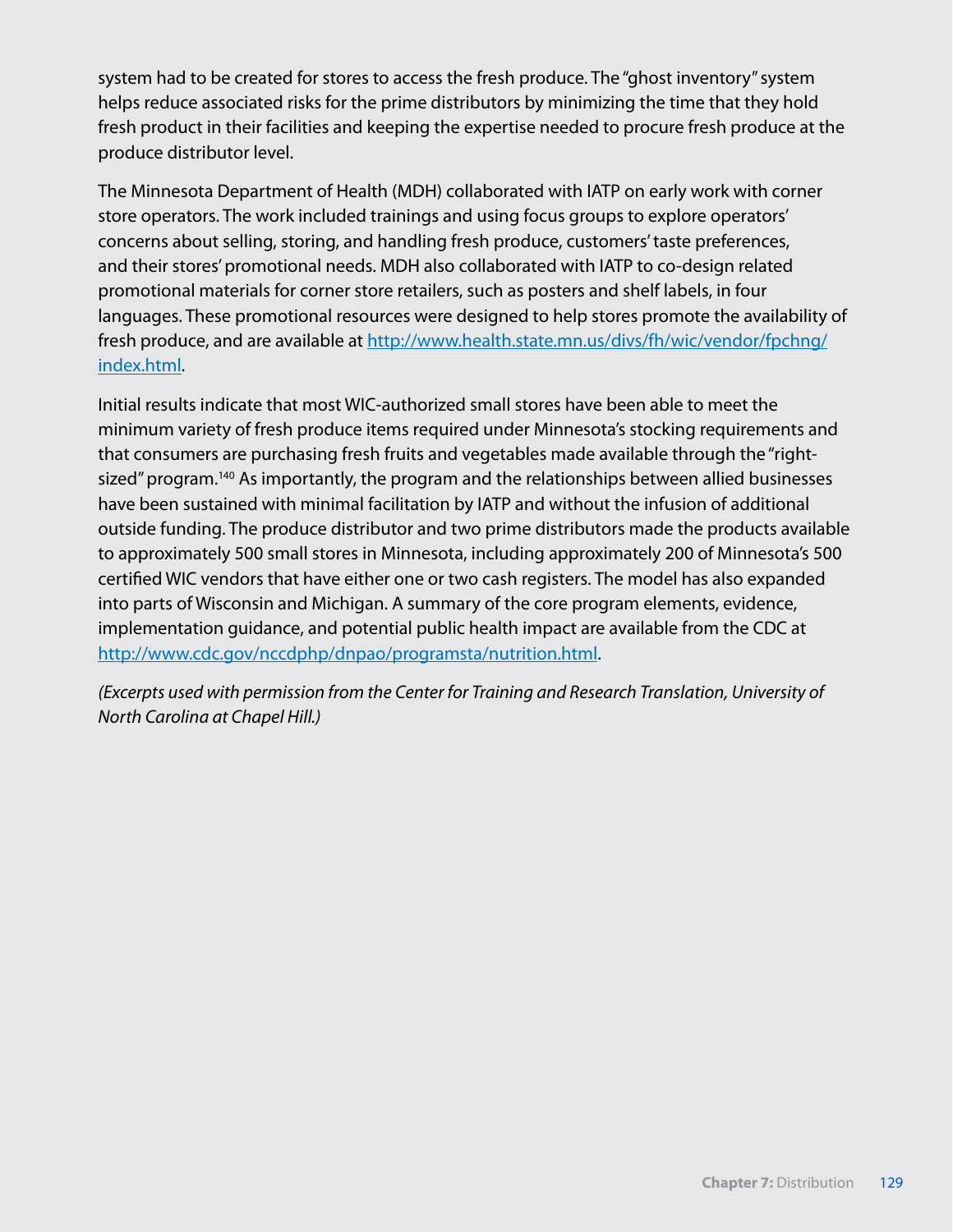

## Distribution Resources

#### **Healthy Corner Stores Network (HCSN)**

This Web site connects professionals and other stakeholders, provides resources for improving access to healthier foods, and describes efforts in corner stores around the United States and Canada. The "Distribution" portion of the Web site provides information about working with small stores to source local produce and working with distributors to get healthier food options in small stores.<http://www.healthycornerstores.org/tag/distribution>

The *Supplier-Retailer Gap: Connecting Corner Stores with Local Foods* discusses sourcing local foods for small stores. The document provides two program examples, keys to success, and resources. [http://www.healthycornerstores.org/hcsn-](http://www.healthycornerstores.org/hcsn)issue-brief-the-supplier-retailer-gap-connectingcorner-stores-with-local-foods

#### **ChangeLab Solutions**

*Providing Fresh Produce in Small Food Stores: Distribution Challenges & Solutions for Healthy Food Retail* provides a variety of potential strategies for addressing the challenges of sourcing and marketing fresh produce at affordable prices. [http://changelabsolutions.org/produce-](http://changelabsolutions.org/produce)distribution

*Making the Link Between Stores and Suppliers* is a webinar about addressing challenges in the distribution of fresh and healthier foods to corner stores. Innovative strategies including food hubs, cooperative purchasing, and agreements with distributors are covered. [http://](http://changelabsolutions.org/publications/making) [changelabsolutions.org/publications/making-](http://changelabsolutions.org/publications/making)link-between-stores-and-suppliers

#### **D.C. Hunger Solutions**

*Creating Healthy Corner Stores in the District of Columbia: Healthy Corner Store Program - Phase One Research Results and Recommendations* is a case study on a program in Washington D.C. that addresses hunger and food access issues by providing access to fresh produce in small stores. The case study describes an assessment process that explores in-store marketing and placement, storage and supply of perishable foods, and distribution and access to affordable produce. Lessons learned, limitations and challenges, and model programs are provided. [http://www.](http://www.dchunger.org/publications) [dchunger.org/publications/](http://www.dchunger.org/publications)